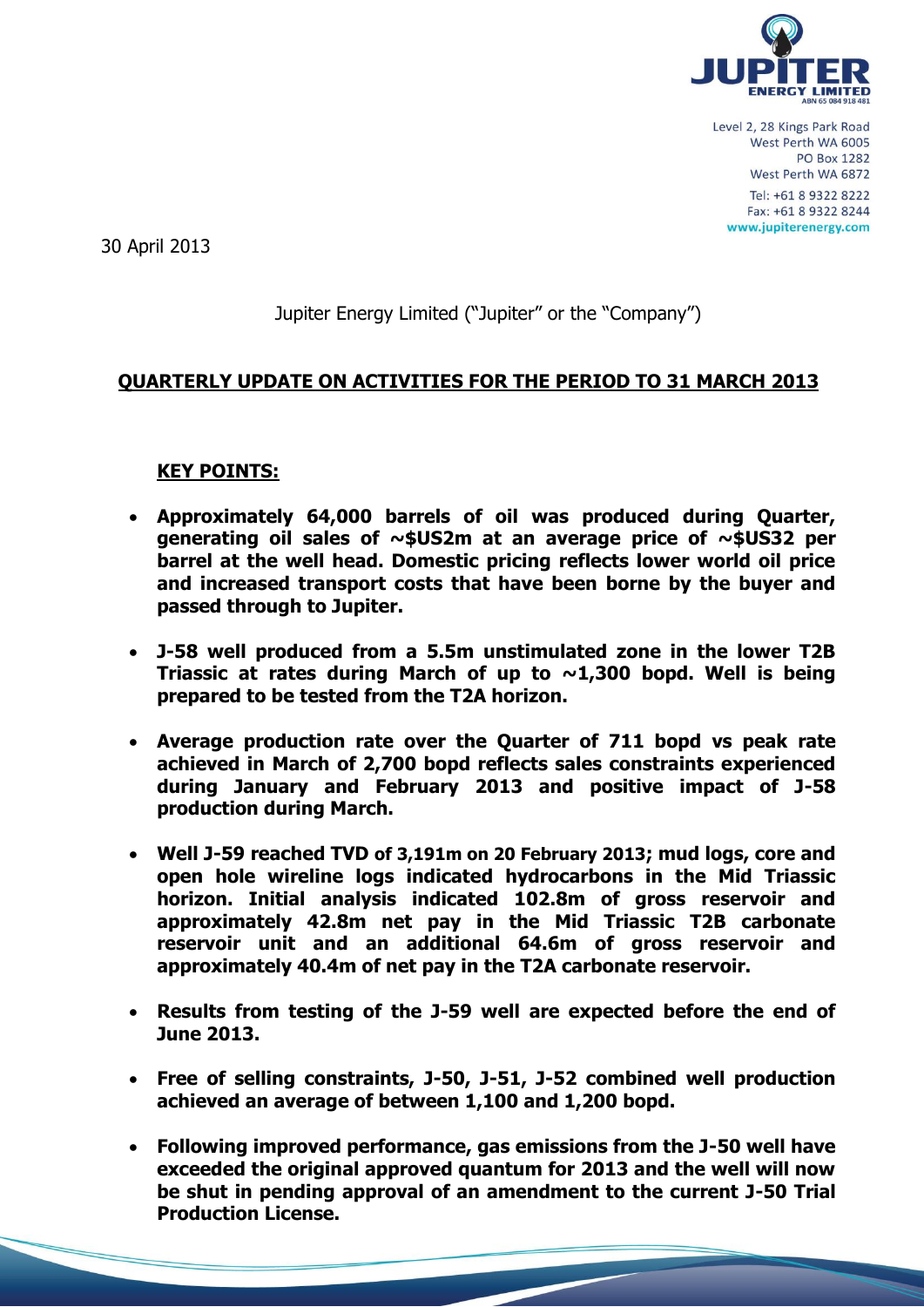- **Forecasted oil sales for calendar 2013 set at \$US10m based on expected sales of approximately 285,000 barrels of oil.**
- **J-53 well remedial cementing resulted in a marginal improvement in oil cut to 15%.**
- **J-55 well produced with an improving oil cut of up to 24%.**
- **The CPR is now planned to include test results of J-59; report is not expected to be ready before the end of 2Q 2013.**
- **In late March 2013 a further \$US3m was raised, through a second unsecured loan from Mobile Energy Limited.**

Jupiter Energy Limited (ASX: "JPR" and AIM: "JPRL") presents the following update on activities for the 3 month period ending 31 March 2013 (the "Quarter"). Also included in this report are details of subsequent events that have occurred up to the date of this release.

The Quarter saw a mixture of results with excellent flow rates from the J-58 well but disappointing production results following the remedial action taken on the J-53 and J-55 wells. Overall, there continues to be measured progress being made by the Company in the transition from pure oil explorer to that of explorer and producer (E&P).

#### **The Quarter in brief:**

A feature of the Quarter was the performance of the J-58 well, achieving excellent sustained flow rates of over 1,300 barrels of oil per day (bopd) during March from an unstimulated 5.5m zone in the T2B horizon.

The J-59 well reached Total Vertical Depth (TVD) during the period and wireline logs indicated the presence of hydrocarbons at the Mid Triassic carbonate reservoir.

Trial Production oil sales for the Quarter came from the J-50, 51 and J-52 wells, supported by production testing revenue from the J-58 well during March. Over 64,000 barrels of oil were sold during the Quarter, achieving approximately \$US2m in sales at an average production rate of 711 bopd. Delivery constraints into the Atyrau refinery during most of the Quarter had a negative impact on the Company's oil production rate, but by mid March the constraints were lifted with aggregate production from the J-50, 51, 52 and 58 wells peaking at approximately 2,700 bopd.

A weaker world oil price and increased transportation costs incurred by the buyer over the Quarter were reflected in a lower average sales price of \$US32 per barrel.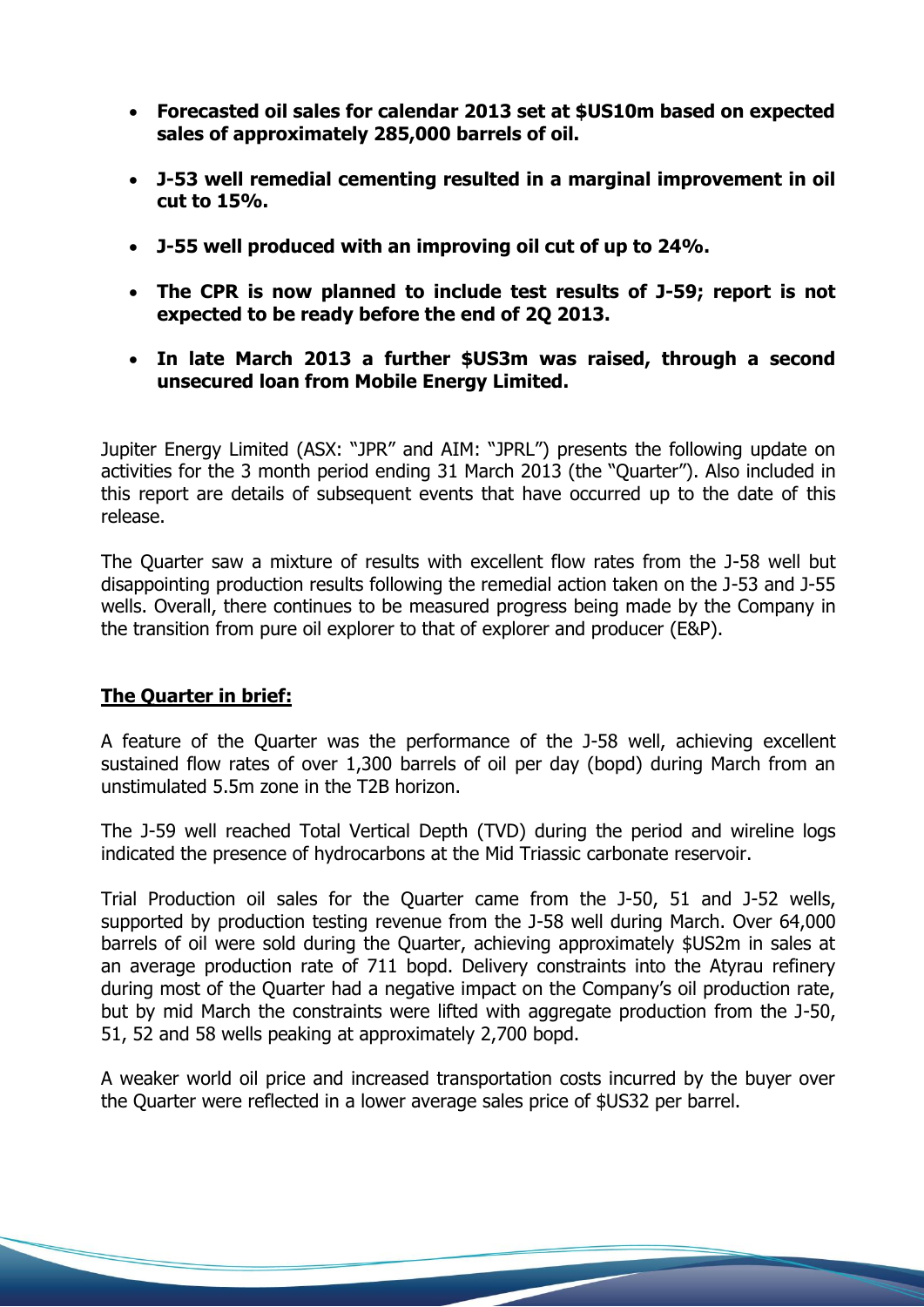## **Operations in Detail:**

# **AKKAR EAST**

During the majority of the Quarter processing capacity constraints at the Atyrau refinery meant that production from wells J-50, J-51 and J-52 had to be managed accordingly. Total oil sales for the Quarter reached \$US2m at an average price of approximately \$US32 per barrel. All oil was sold on a pre-paid basis.

## J-50 (Trial Production):

The average daily flow rate from J-50 in March, when operating without constraint, was  $\sim$ 300 barrels of oil per day (bopd) with all oil produced being sold into the domestic market. Water cut from the well is <1%. A total of approximately 14,300 barrels of oil was produced from the J-50 well during the Quarter, generating approximately \$US470,000 in sales.

J-50 had an Electric Submersible Pump (ESP) installed in October 2012 to optimize production from this well. The improved performance of the well has meant gas emissions have exceeded the original quantum approved for 2013 and this in turn has meant that the Company needs to obtain an amendment to the current J-50 Trial Production License. The process requires the J-50 well to be shut in pending the approval of this amendment. The amendment will be subject to approvals from various regulatory bodies so the timing of resumption of production from J-50 cannot be predicted at this time; shareholders will be advised when production resumes.

## J-51 (Trial Production):

The average daily flow rate from the J-51 well in March, when operating without constraint, was ~400 bopd with all oil produced being sold into the domestic market. Water cut from the well is  $\langle 1\% A \rangle$  total of approximately 16,600 barrels of oil was produced from the J-51 well during the Quarter, generating approximately \$US546,000 in sales.

## J-52 (Trial Production):

The average daily flow rate from J-52 in March, when operating without constraint, was  $\sim$ 400 bopd with all oil produced being sold into the domestic market. Water cut from the well is <1%. A total of approximately 22,700 barrels of oil was produced from the J-52 well during the Quarter, generating approximately \$US746,000 in sales.

#### J-53 Well:

The well was drilled in early 2012 and a poor cement bond on its production casing was the cause of the poor production performance of the well. The Company has tried several remedies to improve the performance, however operating restrictions imposed by certain regulatory requirements after the 90 day production testing period finished and before the approval of Trial Production resulted in only limited remedial work being carried out in the second half of 2012.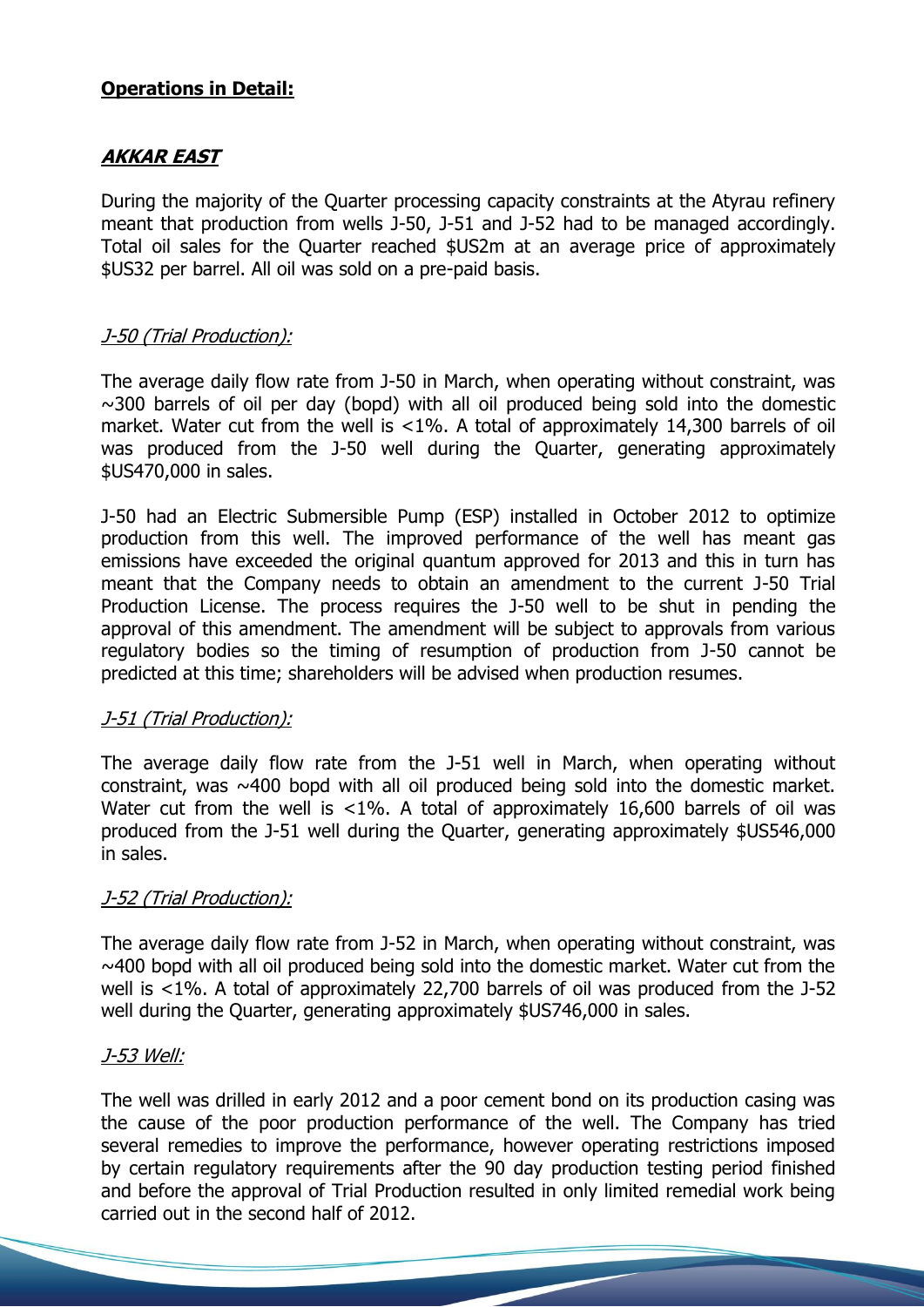Work is currently suspended on the well but as reported on 10 April 2013, the oil cut was at 15%, when producing with the assistance of an ESP.

Further work will be carried out on the well once the next round of funding is in place. Consideration is being given to conducting an acid wash to improve inflow and the possible completion of the Z-sand horizon.

The Company has received approval for J-53 to produce under Trial Production.

### 2Q Outlook for Trial Production:

It is expected that the production from the J-51 and J-52 wells will be increased in 2Q 2013 to help offset the loss of production from J-50. At the date of the release of this report, the J-51 and J-52 wells had, over the previous seven days, produced at a combined average of approximately 900 bopd.

## **SOUTHERN EXTENSION AREA**

### J-55 Well:

The J-55 well is the Company's fifth well and the first drilled on the southern extension area.

The well was drilled in the third quarter of 2012 and has also experienced oil production with a high water cut. The cement bond is competent on this well and the presence of water in the current production test is considered perched (discontinuous) water within the oil column. Based on this synopsis it is believed that the perched water will decline as the well continues to produce over time.

Work is currently suspended on the well but as reported on 10 April 2013, the oil cut was at 24%, when producing with the assistance of an ESP.

Consideration will be given to conducting an acid fracture on the T2A horizon to improve inflow once the next round of funding is in place.

#### J-58 Well:

J-58 is the Company's sixth well and the second to be drilled on the southern extension area. The well is 3.8km to the southeast of the J-55 well location.

Initial production testing of the J-58 well from a 5.5m unstimulated zone in the lower T2B Triassic over a 7 day period with an 9mm choke size, resulted in a flow rate of approximately 1,300 bopd. Preparation for testing of the T2A horizon is currently in progress and the Company is expecting to announce results from this testing during 2Q 2013. A total of approximately 10,600 barrels of oil was produced from the J-58 well during March, generating approximately \$US340,000 in sales.

Post production testing of both the T2A and T2B horizons, the well will be shut in and an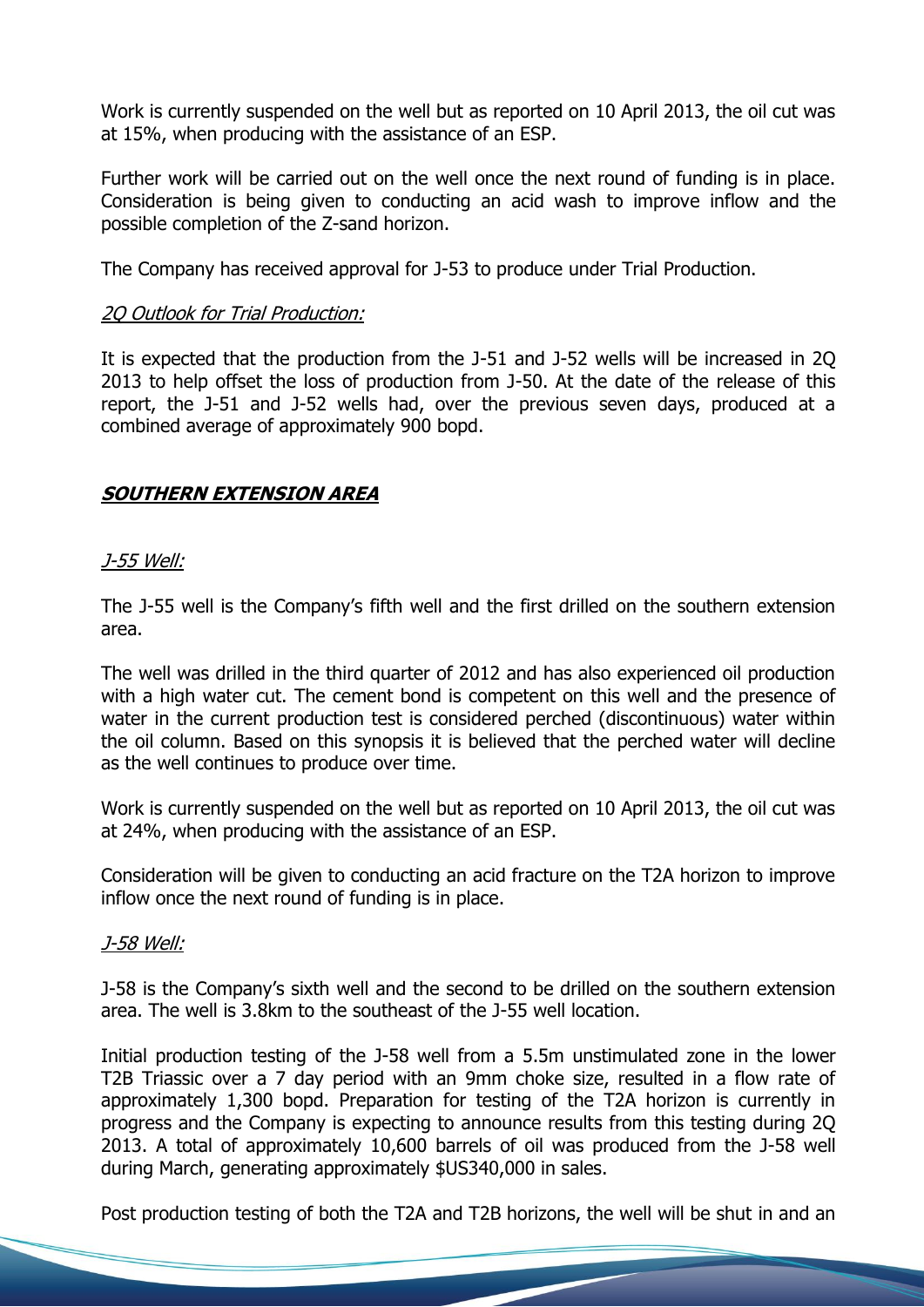application will be submitted to the relevant authorities for the J-58 well (along with the J-55 and J-59 wells) to each be granted their respective Trial Production licences.

### J-59 Well:

The Company spudded the J-59 well on 31 December 2012 and the well reached Total Vertical Depth (TVD) of 3,191m on 20 February 2013. Hydrocarbon shows while drilling, including a core in the reservoir zone, and subsequent open hole wireline logs all indicated hydrocarbons in the Triassic reservoir. The open hole logs indicated good levels of oil saturation and porosity, similar to that of the J-55 and J-58 wells which were also drilled on the same structure.

Analysis by independent consulting firm Reservoir Evaluation Services LLC ("RES") confirmed some 102.8m of gross reservoir and approximately 42.8m of net pay at the Middle Triassic T2B carbonate reservoir unit, the primary reservoir objective in the well.

In addition RES analysis also confirmed an additional 64.6m of gross reservoir and approximately 40.4m of net pay at the Middle Triassic T2A carbonate reservoir unit.

Cut offs of 3.8% porosity and 50% oil saturation were used in the analysis, with a correction for mud filtrate displacement.

The completion and testing of the T2A and T2B horizons of J-59 well is expected to be carried out in 2Q 2013 after the re-completion of J-58 well; flow rates for the T2A and T2B horizons will be announced in due course.

## **Oil Sales:**

The current arrangement of delivering the Company's un-processed oil to a local facility was adversely affected by certain processing capacity constraints at the receiving refinery during January and February 2013. This meant that production from wells J-50, J-51 and J-52 had to be managed accordingly. The second week of March saw improvement in the volume of oil that could be processed and this was reflected in increased production and sales for that period.

Sales are currently being completed through three different local trading companies; the Company continues to investigate new markets for the sale of its oil from the Block 31 fields. Going forward it is hoped that oil sales utilizing rail transport can be replaced with sales directly into the pipeline, thereby reducing transportation costs and improving the overall netback per barrel achieved in the domestic market.

Forecasted revenues for calendar year 2013 are now approximately \$US10m, with oil sales generated either from Trial Production or during Production Testing.

## **Competent Persons' Report (CPR):**

Work began on the new CPR during December 2012 but delays with results from J-58 and the follow on delay in testing the J-59 well has meant that the report is now not likely to be available until the end of 2Q 2013.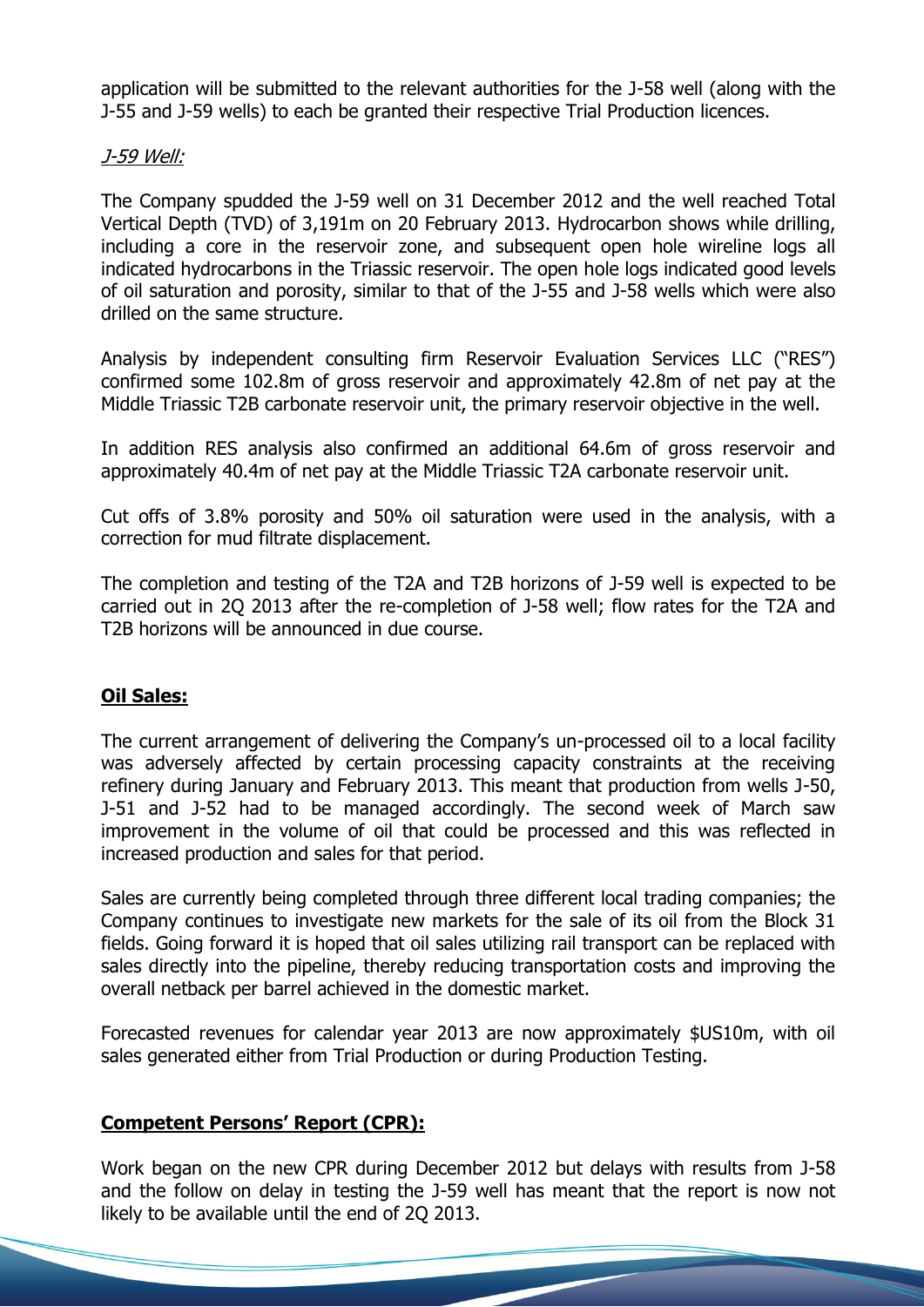As outlined in the announcement made on 28 March 2013, the Company is currently in discussions with a number of parties regarding a range of long term funding options including convertible notes and/or bank debt; completion of the CPR may be a condition precedent on the closing of some or all of this funding. In the meantime, the Company remains funded via the recent Mobile Energy Limited loan and internal cash reserves generated from oil sales.

### **Corporate Activities:**

On 15 March 2013, the Company was admitted to the All Ordinaries Index. This should provide the Company with improved exposure to the investment community, particularly those organisations investing in the broader ASX Index.

Also during the Quarter the Company presented in London at the industry forum, Oil Barrel, and a range of broking firms either updated or initiated research coverage on the Company. Details of which brokers cover Jupiter Energy can be found on the Company web site. All of this activity continues to provide important exposure of the Company to the investment community in UK, Europe and Central Asia.

## **Capital Management:**

A second \$US3 million unsecured loan via three Promissory notes, each with the same terms and each with a face value of \$US1m, was provided by Mobile Energy Limited in late March 2013. As with the initial \$US3m loan, monies are repayable on 31 December 2013 or at such time that the Company raises additional funding of a minimum of \$20 million. The unsecured loan has a coupon rate of 15% per annum, payable quarterly in arrears.

The directors are currently reviewing a range of options for financing the further development of the East Akkar field during 2013 and beyond to the stage where export oil sales are being achieved and further development of the field is self-funding.

## **Capital Structure and Finances:**

As at 31 March 2013, the Company had 153,377,693 listed shares trading under the ASX ticker "JPR" and AIM ticker "JPRL".

The Company has no options, listed or unlisted, on issue.

The Company has on issue a total of 7,200,001 unvested Performance Rights. These Performance Rights all expire on 31 December 2013 and the vesting terms for all the Performance Rights on issue are the same.

Unaudited net cash reserves as at 31 March 2013, including the proceeds from the second \$US3m unsecured loan from Mobile Energy Limited, totalled approximately \$A4.4m.